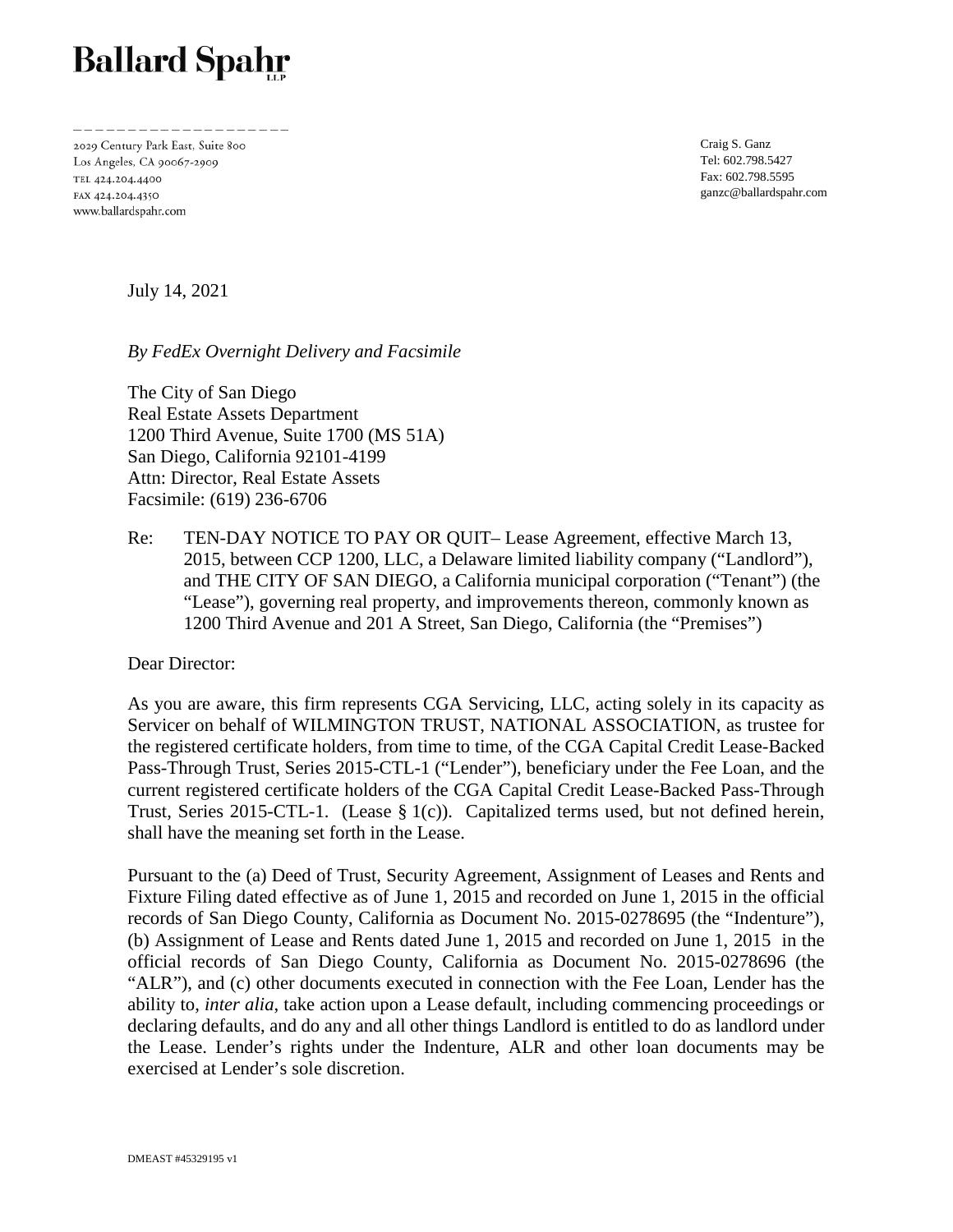Lender has considered the "Complaint for Violation of Government Code section 1090" referenced in Mr. Goldstone's July 1, 2021 letter and believes it does not support Tenant's claim that the Lease for the Premises "is void under conflicts of interest law" for at least two primary reasons. First, Cal. Gov't Code § 1092.5 protects Lender (which had no knowledge of Jason Hughes' alleged conflict of interest) from Tenant's demand to void the Lease. Specifically, Section 1092.5 provides:

Notwithstanding Section 1092, no lease or purchase of, or encumbrance on, real property may be avoided, under the terms of Section 1092, in derogation of the interest of a good faith lessee, purchaser, or encumbrancer where the lessee, purchaser, or encumbrancer paid value and acquired the interest without actual knowledge of a violation of any of the provisions of Section 1090.

The legislative history of Section 1092.5 confirms that the purpose of Section 1092.5 is to protect Lender in this circumstance, noting that Section 1092.5 protects "a lender who had no knowledge of illegality in making the contract [who] might [otherwise] have his trust deed security placed in jeopardy if the public agency or another party sought to avoid the contract." (Staff Analysis of AB 532, Feb. 17, 1981).<sup>1</sup> Here, as the Tenant knows, Lender has a deed of trust secured by the Lease for which it paid value and has been assigned an interest in the Lease. (*See, e.g.*, May 22, 2015 Rent Direct Letter with signed acknowledgement by Cybele Thompson). Thus, Tenant's attempt to void the Lease "in derogation of" Lender's interest is contrary to the plain language and intent of Section 1092.5.

Second, the statute of limitations for filing a Section 1090 action is four years. Cal. Gov't Code § 1092(b). Based on recent news reports, it appears that the Tenant (unlike Lender) was aware of Mr. Hughes' purported conflict of interest and certain officials even *approved* that conflict more than four years ago.

In addition to these two deficiencies with the Tenant's allegations, the Tenant's Complaint contains many other potential deficiencies. As one example, information may indicate that Mr. Hughes is not even subject to Section 1090. It is unfortunate that the Tenant is asserting such sweeping and unfounded allegations that will only cost Tenant taxpayers *more* money

 $\overline{a}$ 

<sup>&</sup>lt;sup>1</sup> See also June 3, 1981 Letter from Assemblyman Tom Bane to Governor Edmund G. Brown, Jr. ("The public has a right to expect that actions by public officers are lawful, and in the absence of knowledge to the contrary, they should be able to conduct themselves accordingly with respect to buying, leasing or encumbering real property where the interest acquired by their predecessor in interest resulted from an action of a public officer or body, without the fear that their interests would be challenged at a subsequent date based on allegations or facts of which they knew nothing and which may prove baseless.").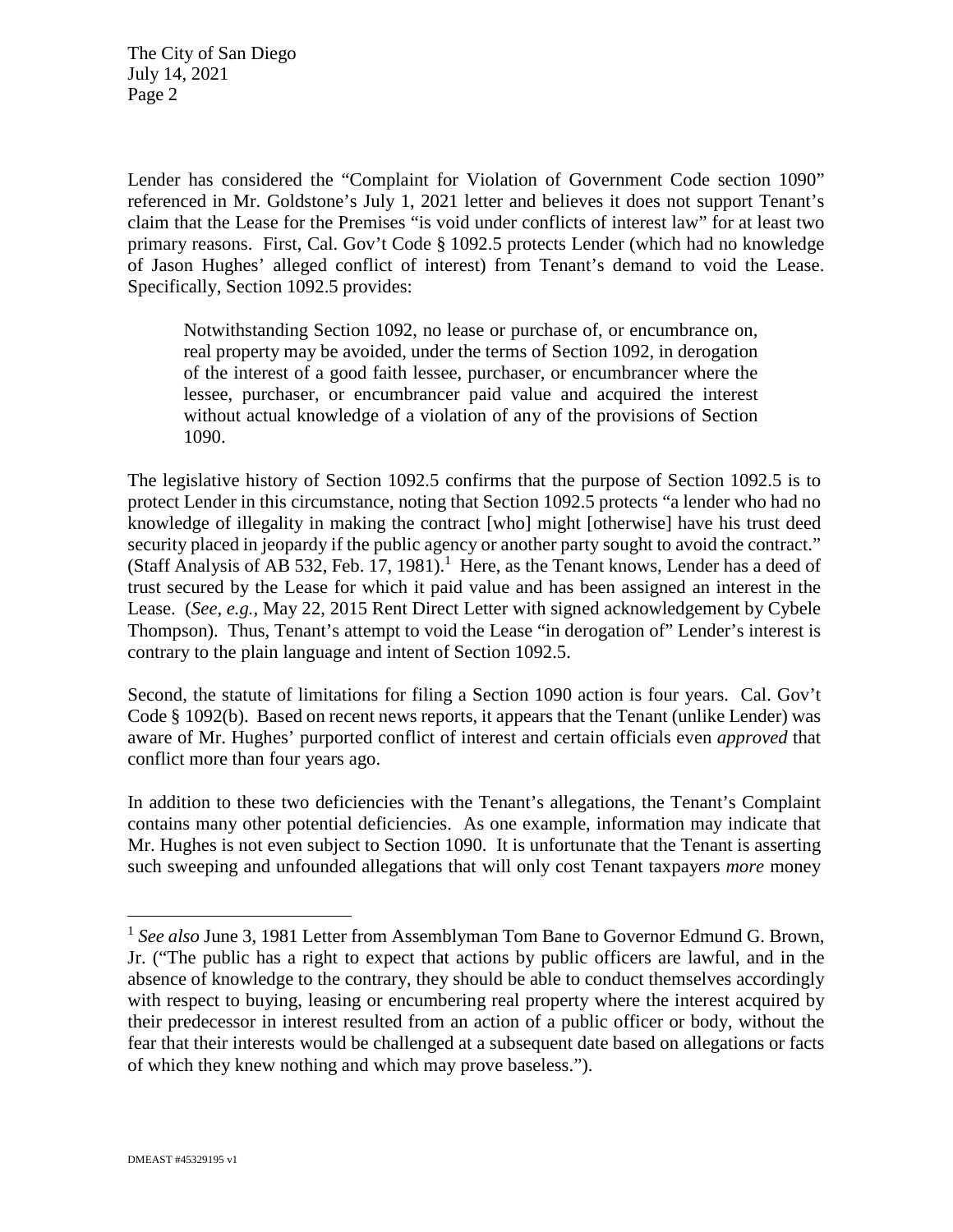based on the Tenant's agreement to indemnify Lender (among other parties) for legal fees relating to the Lease.

Tenant's baseless attempt to void the Lease is a violation of its contractual obligations under the Lease. Section 5(b) of the Lease provides that "Tenant . . . shall not take any action to terminate, rescind or avoid this Lease [and] . . . Tenant waives all rights now or hereafter confirmed by statute or otherwise to quit, to terminate or surrender this Lease, or to any abatement or deferment of Rent." The Complaint filed to void the Lease is a breach of Lease Section 5(b). If Tenant does not dismiss the counts of the Complaint seeking to void the Lease within 30 days (per Lease Section  $16(a)(iii)$ ), Tenant will be in default of its Lease obligations based on the Complaint.

Beyond the baseless allegations of the Tenant's Complaint, Tenant is in default of its monetary obligations under the Lease. Specifically, Tenant's failure to pay fixed base rent applicable to July 2021 in the amount of \$313,118.00 ("Base Rent") as well as additional rent within five business days of the first business day of the month constitutes a "Default" under the Lease. (*See* Lease §§ 4(a), 16(a)).

You are hereby notified that, within ten (10) days after service of this notice on you, you must pay the amount stated above pursuant to the Lease, or surrender possession of the Civic Center Plaza Building to the undersigned. Please be advised that, at this time, Lender does not seek to interrupt the operations of the King-Chavez Community High School that occupies the Adjacent Building that composes part of the Premises. As such, nothing herein shall be construed as a demand by Lender, at this time, for King-Chavez Community High School to surrender the Adjacent Building. However, nothing herein shall be construed as a waiver of any of Lender's right or remedies available to Lender at law or in equity or under the Indenture, ALR, other Loan Document and/or the Lease, including any such rights or remedies that may pertain to the Adjacent Building.

If Tenant fails to pay the monetary obligations set forth above or to surrender possession of the Civic Center Plaza Building within ten (10) days, Lender will exercise all rights and remedies under the Lease, Indenture, ALR, other loan documents and applicable state law including, without limitation, seeking eviction of the Tenant from the Civic Center Plaza Building.

Only full payment of the monetary obligations demanded in this Notice will waive Lender's right to possession of the Civic Center Plaza Building under this Notice, unless Lender agrees, in writing, to continue to allow possession in exchange for receiving partial payment.

Lender may not have identified each potential default or event of default presently existing under the Lease. Any failure or delay by Lender or Landlord in identifying such defaults or events of default, or exercising any right, power, or remedy under the Lease, at law or in equity, or any acceptance of partial performance or partial payment (a) shall not operate as a waiver of such right, power, or remedy, nor shall any single or partial exercise of any such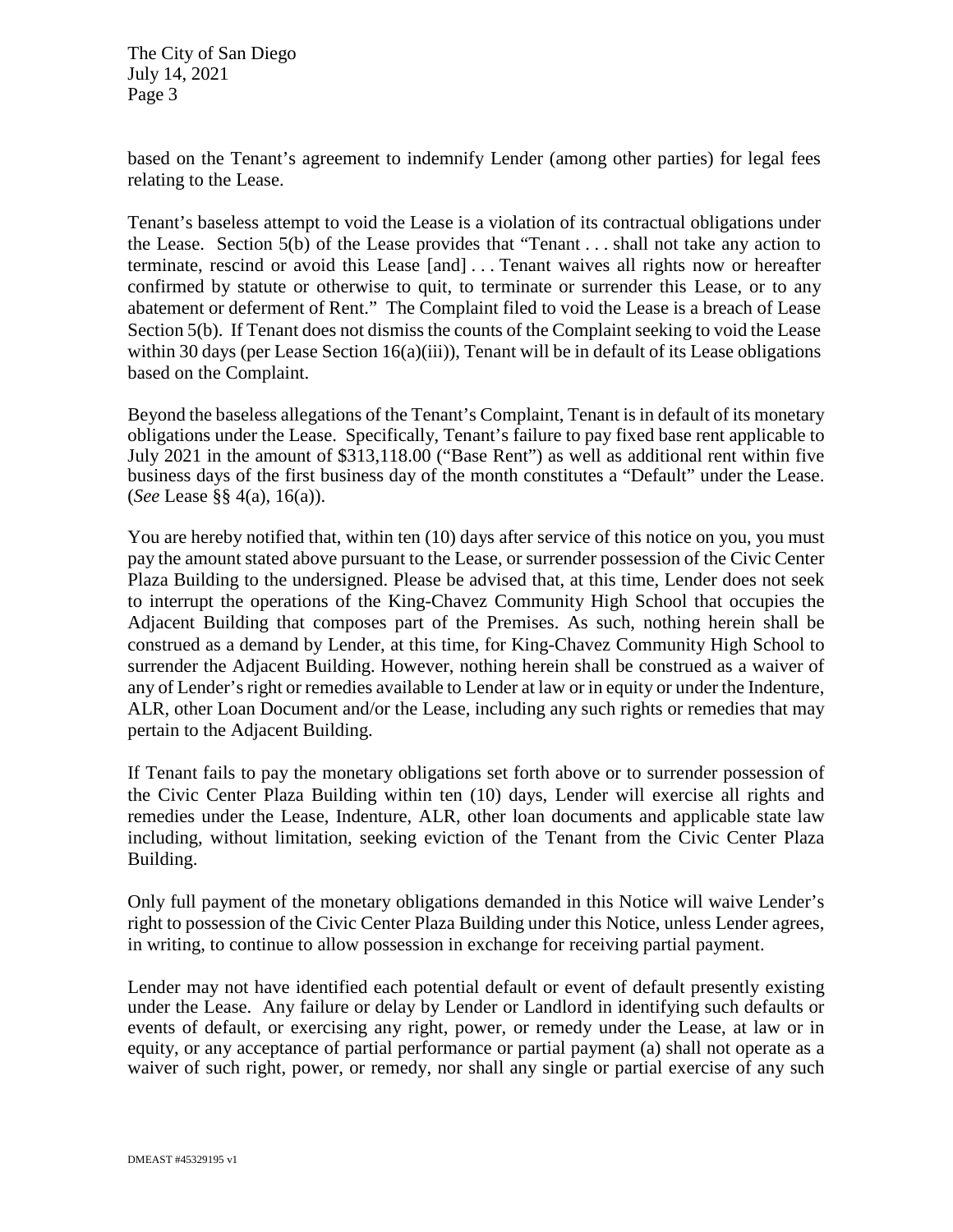right, power, or remedy preclude any other or further exercise of such right, power, or remedy or the exercise of any other right, power, or remedy; and (b) shall not be sufficient, by itself or together with any other action or inaction by Lender or Landlord, to establish a course of dealing or course of conduct by Lender or Landlord (with any such prior course of dealing or conduct, if any, hereby terminated). Nothing herein shall be construed as an admission by Lender that a separate default notice is required every month that Tenant fails to pay any amounts owed under the Lease.

Further, nothing contained in this letter shall be construed to (i) limit the right of Lender or Landlord to receive any and all sums that are or may become due and payable pursuant to the Lease, or otherwise, including, without limitation, costs of collection (including reasonable attorneys' fees), default interest and late charges; (ii) waive any default or event of default under the Lease, whether or not known to Lender or Landlord; (iii) waive, limit, modify, prejudice or otherwise adversely affect any right, remedy, or power of Lender or Landlord under the Lease, by statute, at law, or in equity, all of which rights, remedies, and powers are expressly reserved; or (iv) waive, limit, modify, prejudice, or otherwise adversely affect any of the claims of Lender or Landlord against Tenant.

Sincerely,

Craig S. Ganz

CSG/vlm

cc (Via FedEx Overnight Delivery and Email):

CCP 1200, LLC c/o Cisterra Development 3570 Carmel Mountain Road, Suite 370 San Diego, CA 92130 Attn: Steven L. Black sblack@cisterra.com

CCP 1200, LLC c/o Cisterra Development 3570 Carmel Mountain Road, Suite 370 San Diego, CA 92130 Attn: Jason Wood jwood@cisterra.com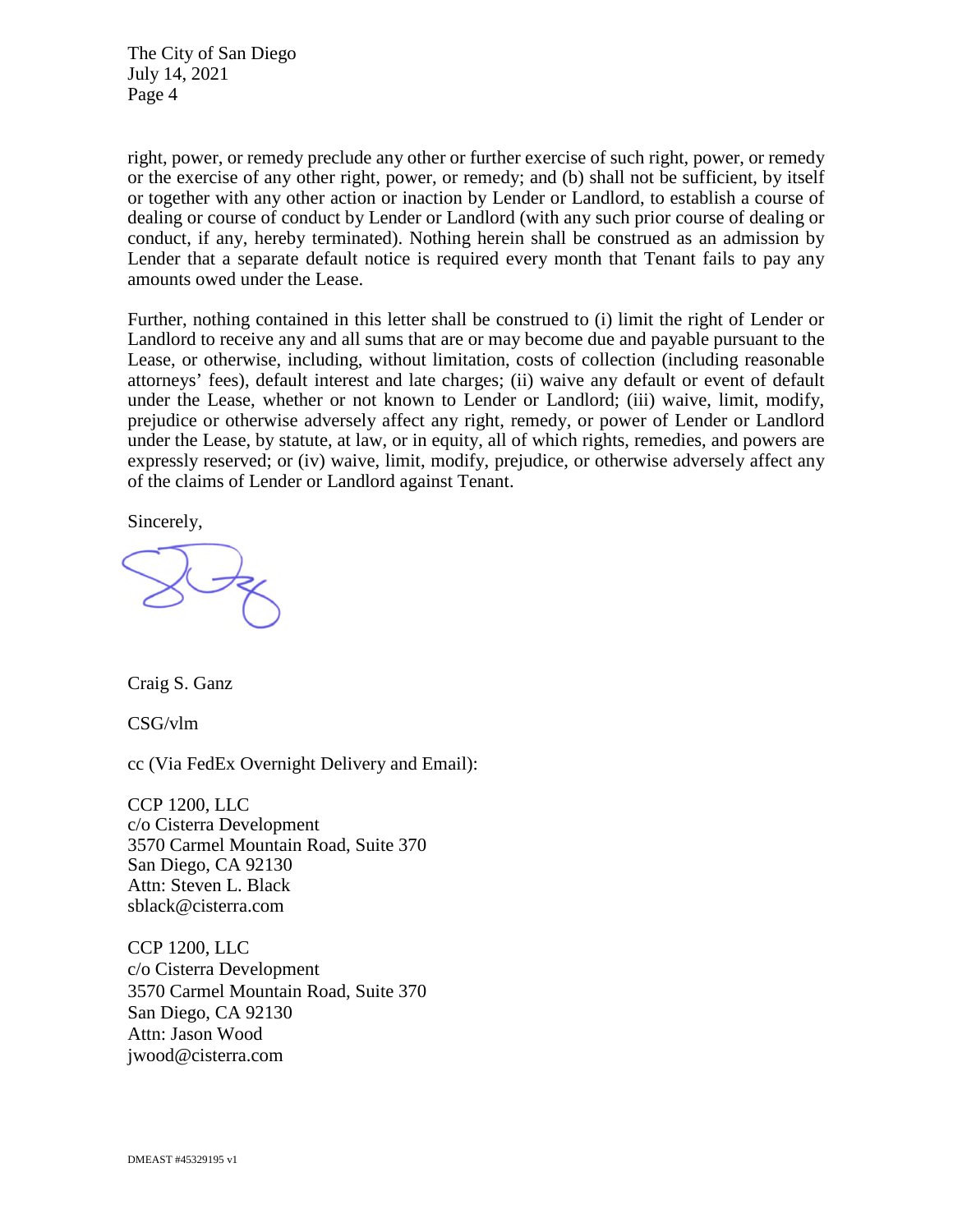LexTerra PLC 3570 Carmel Mountain Road, Suite 370 San Diego, CA 92130 Attn: David L. Dick David@Lexterralaw.com

Matthew Vespi Chief Financial Officer 202 C Street, MS-9A San Diego, CA 92101 MVespi@sandiego.gov

*cc (Via Email):* 

Jay Goldstone Chief Operating Officer, City of San Diego [JGoldstone@sandiego.gov](mailto:JGoldstone@sandiego.gov)

Ronaldo Charvel Chief Financial Officer, City of San Diego RCharvel@sandiego.gov

Lakshmi Kommi Director of Debt Management, City of San Diego LKommi@sandiego.gov

Jim McNeill Assistant City Attorney, City of San Diego JMcNeill@sandiego.gov

Paola Avila Chief of Staff, Office of the Mayor, City of San Diego [PAvila@sandiego.gov](mailto:PAvila@sandiego.gov)

Dick A. Semerdjian Attorney, Schwartz Semerdjian Cauley & Evans LLP das@sscelaw.com

John Schena Attorney, Schwartz Semerdjian Cauley & Evans LLP john@sscelaw.com